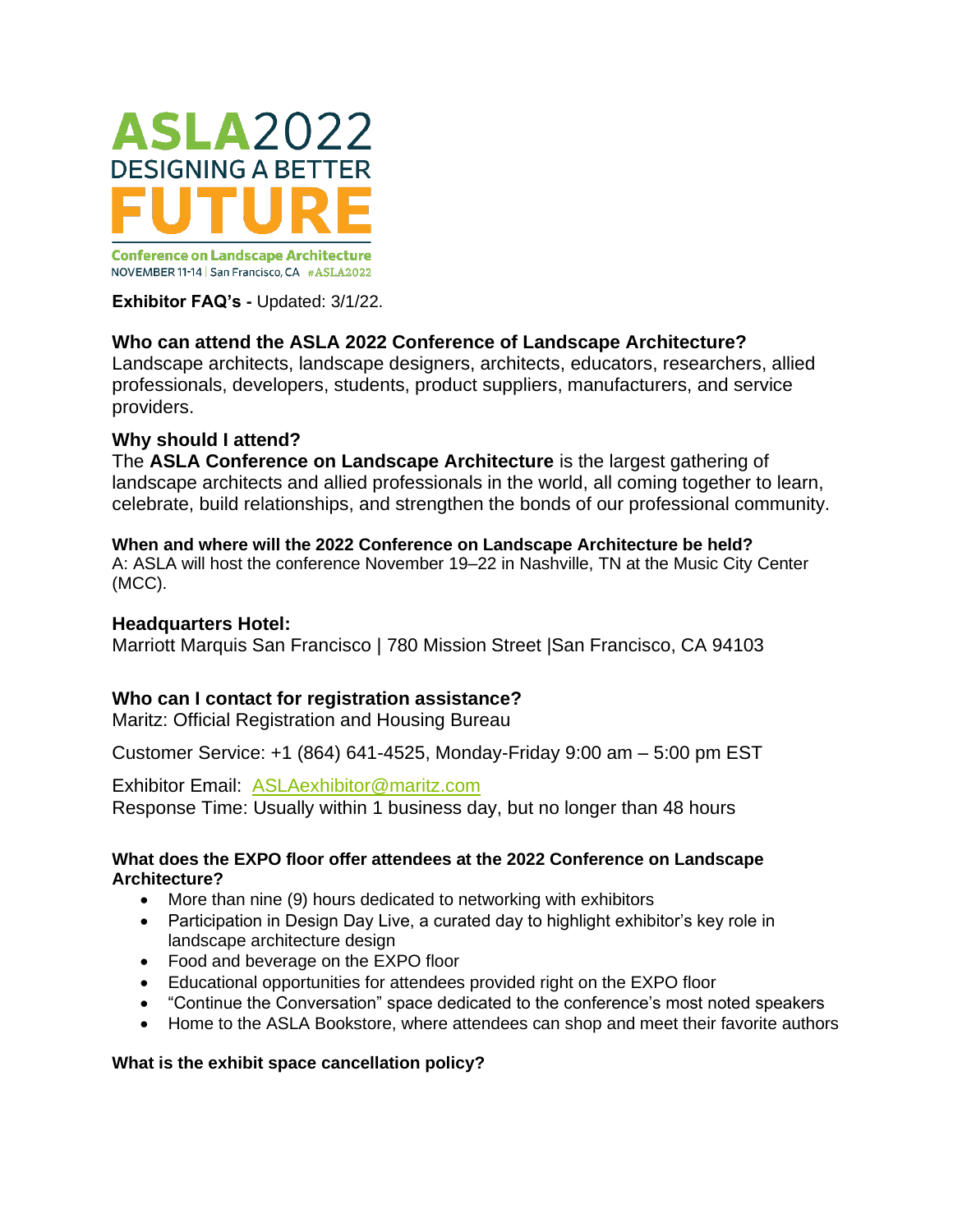If you cancel your exhibit space reservation prior to January 31, 2022 ASLA will return 75% of your deposit. If you cancel after February 1, 2022 you forfeit all monies paid and priority points to-date.

#### **How many badges come with my exhibit space?**

Your company will receive two complimentary booth staff registrations and one full conference registration for each 100 square foot of space you book. Additional badges are available for purchase.

#### **When will attendee registration open?**

Registration and Housing opened in June 2022.

#### **When will housing open?**

Housing is currently open and you can access hotel discounts through your exhibitor dashboard.

### **Will there be food and beverage available on the EXPO Floor?**

Yes, there will be food and beverage events on the EXPO Floor. Please reference the floor schedule for further details.

### **Are children allowed on the EXPO floor?**

Yes, children are permitted in the EXPO during show hours, however, they must be accompanied by an adult at all times. Children under 18 are admitted free of charge. Children under 18 are not permitted on the show floor during move-in or move-out or during non-show hours.

#### **Is there an opportunity to earn continuing education in the EXPO?**

Yes, PDH can be earned through Learning Labs. While these sessions are open to all EXPO attendees, priority will first be given to full registrants for those sessions with limited capacity. EXPO Only passholders are not eligible to earn professional development hours.

#### **Can an exhibitor attend the general session and education sessions?**

An exhibitor with an Exhibitor Full Conference registration has all of the conference privileges of a full conference registrant and may attend all sessions and the awards ceremony. An exhibitor with a *Booth Personnel* registration is limited to the EXPO. The Professional and Student Awards Ceremony on Monday afternoon is open to all.

#### **Can I offer my clients a discounted pass to visit my booth?**

Approximately 30 days before the conference, exhibitors will receive a link to a *Complimentary EXPO Only Pass* unique to their company. All exhibitors need to do is send this link to anyone they want to invite to the EXPO, and those individuals will be able to register themselves for a complimentary EXPO-only pass (valued at \$85 per person). The pass is valid for both Saturday and Sunday for all EXPO activities. The fee will be deducted from the registration when the registrant completes the registration process at check-out, giving them a free EXPO-only pass.